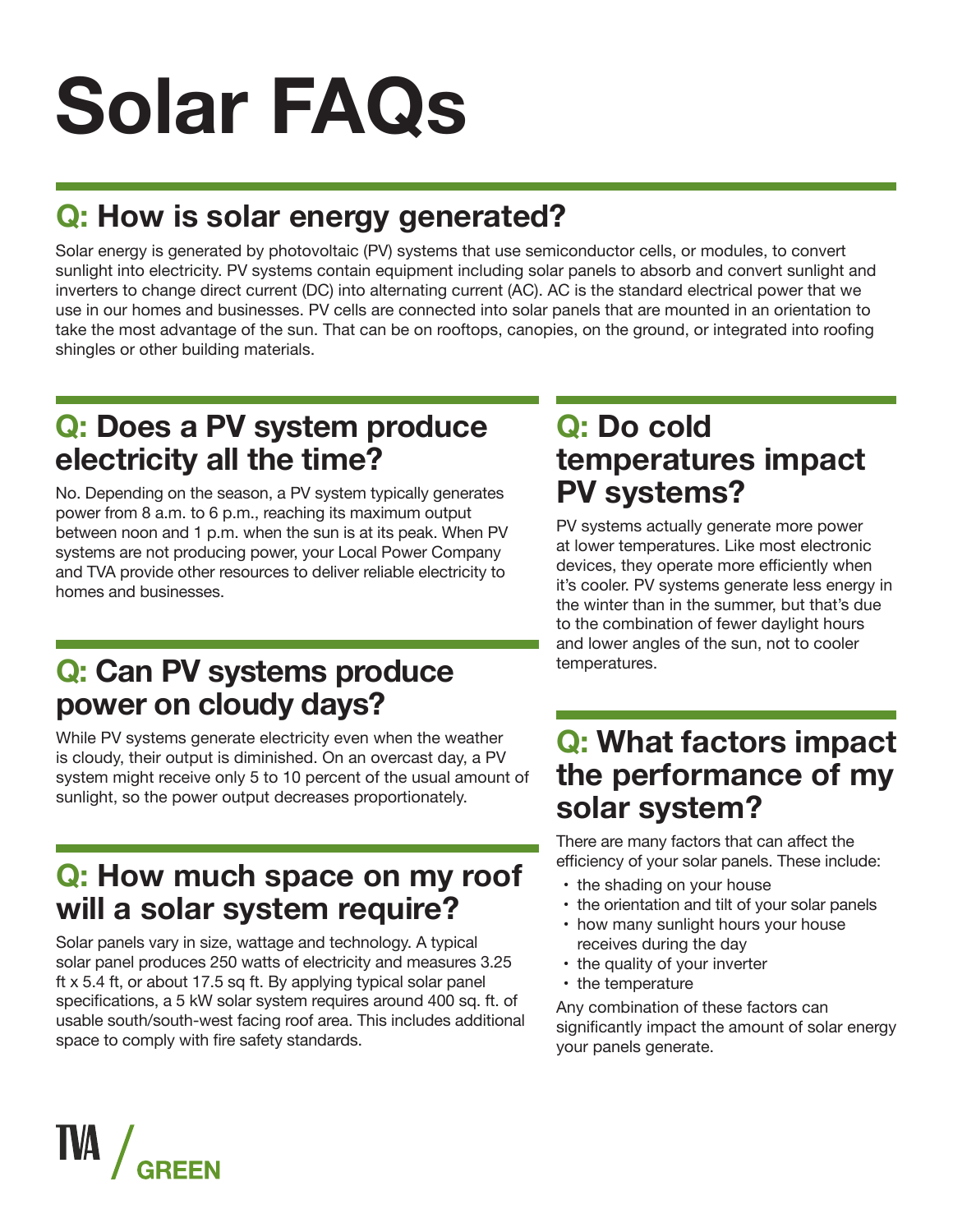# **Q: What assumptions were factored into the calculations?**

The following table lists the assumptions used to calculate estimates. Please note that these assumptions apply specifically to the Tennessee Valley and differ from national figures.

# **TN Valley Solar Calculator Assumptions\***

| TN Valley Private Scale Capacity Factor $-$ % of hours system operates at rated output<br>(takes into consideration nighttime and other adverse weather / environmental conditions) | 18%                                                           |
|-------------------------------------------------------------------------------------------------------------------------------------------------------------------------------------|---------------------------------------------------------------|
| <b>Residential Installation Cost</b>                                                                                                                                                | \$2.87/Watt                                                   |
| <b>Small Commercial Installation Cost</b>                                                                                                                                           | \$2.71/Watt                                                   |
| <b>Average Panel Nameplate</b>                                                                                                                                                      | <b>300 Watts/Panel</b>                                        |
| TN Valley Avg. Residential Electricity Rate                                                                                                                                         | \$0.0939/kWh                                                  |
| TN Valley Avg. Commercial (GSA-1) Electricity Rate                                                                                                                                  | \$0.1071/kWh                                                  |
| <b>Valley Avg. Residential Customer Charge</b>                                                                                                                                      | ~518.50                                                       |
| Valley Avg. Commercial (GSA-1) Customer Charge                                                                                                                                      | ~524.00                                                       |
| Default Percent of Electricity Usage Covered by Solar System (generation/consumption)                                                                                               | 80%                                                           |
| <b>AC to DC Capacity Conversion Ratio</b>                                                                                                                                           | 1.2                                                           |
| <b>Annual PV Degradation</b>                                                                                                                                                        | 0.5%                                                          |
| <b>Annual Utility Bill Increase</b>                                                                                                                                                 | 1.3%                                                          |
| <b>Federal Investment Tax Credit (ITC)</b>                                                                                                                                          | 26%                                                           |
| <b>MACRS Bonus Depreciation (2020-2023)</b>                                                                                                                                         | 100%                                                          |
| <b>Commercial Tax Rate</b>                                                                                                                                                          | 21%                                                           |
| Load Mismatch % (Load Loss from Solar / Behind the Meter Install)                                                                                                                   | $0 - 40%$<br>Percentage of generation<br>not consumed by load |

**\*Pricing assumptions are subject to change**

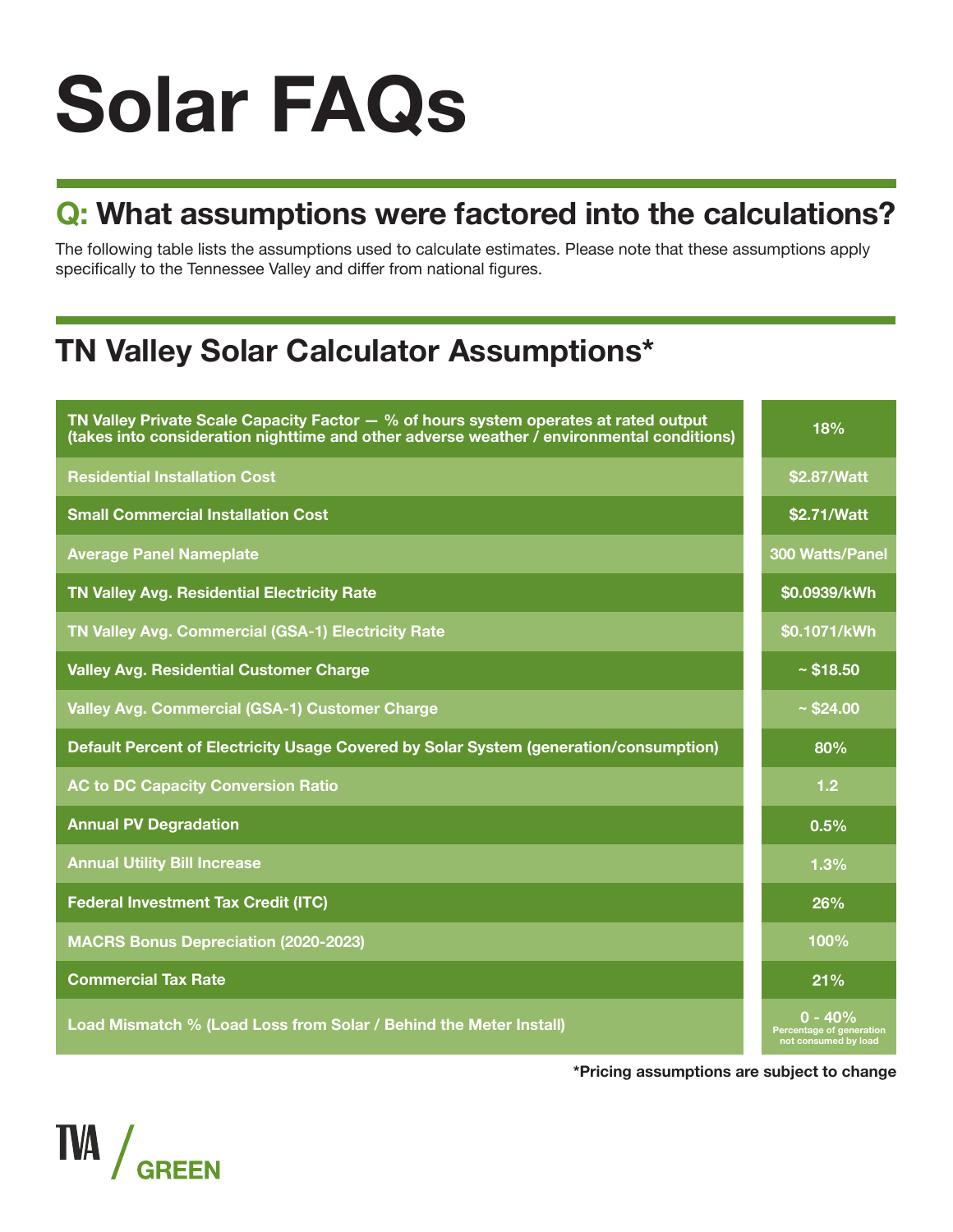### **Q: What is the ITC, and how does it impact my solar estimates?**

ITC is the Federal Investment Tax Credit (ITC) Program issued by the government to support the development of solar energy in the United States. Currently, the ITC allows residential and commercial customers to claim a tax credit towards the total investment of their system. This tax incentive will incrementally decrease until the year 2024, when it will cease to exist for residential customers. **Click here for more info.**

#### **Q: What is the MACRS solar depreciation, and how does it impact my solar estimates?**

The Modified Accelerated Cost Recovery System (MACRS) is a tax advantage mechanism that allows commercial customers to accelerate depreciation of their solar investment over the course of 5 years and thereby reduce their tax burden. This will, in turn, result in a quicker return on investment for applicable commercial customers. **Click here for more info.**

## **Q: What other solar rebates and incentives are available?**

In addition to the ITC and accelerated depreciation (for commercial customers), there are varying rebate and incentive offers, depending on the state where you live. More information about applicable rebates and incentives can be found **here**.

### **Q: Can I finance my solar system purchase?**

Yes. You can set up personal financing for your solar system installation through your bank or preferred loan company and each scenario will be different. Your payback will be impacted by your interest rate and loan term.

## **Q: How long will it take to recover my costs?**

The time to recover the cost of your solar system installation can vary greatly based on the factors explained above. With the current rate structures and incentives provided, an average residential solar system in the Valley (<10 kW) requires about 26 years to pay off (with ITC applied). After this time, you will receive a return on your investment.

### **Q: How long does a typical solar system last?**

A typical solar system has a useful lifespan of 25 to 30 years, depending on the local environment and the durability of the system. After this period, your solar panels will continue to generate electricity, but at a low efficiency.

Solar inverters have a typical lifespan of around 10-12 years and are generally replaced at least once over the lifespan of a solar system. *Source: http://news. energysage.com/how-long-do-solar-panels-last/*

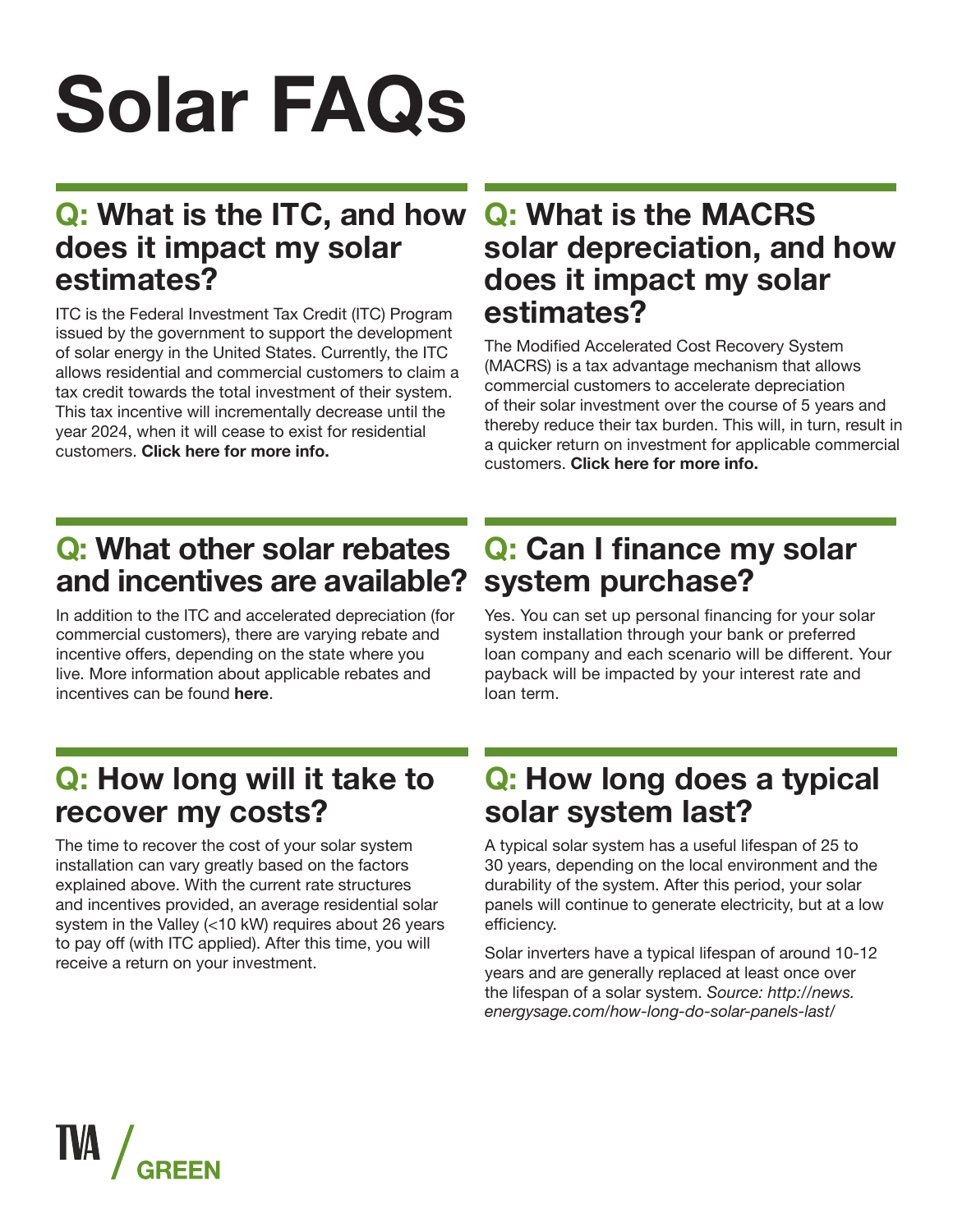### **Q: What type of warranty is provided with my system and what does it cover?**

PV systems typically have two types of warranties that are provided by panel manufacturers: a product warranty and a performance warranty. The product warranty usually covers 10-12 years of manufacturing defects, wear and tear of the panels and environmental issues of the panels. Since panels become less efficient over time, the performance warranty guarantees a certain amount of solar production for up to 25 years (typically 90% production at 10 years and 80% production at 25 years).

A solar inverter warranty should be a major consideration when purchasing a system (warranties may vary widely by manufacturer). Please contact your solar installer for specific warranty details.

## **Q: What kind of maintenance does my system require?**

Over the course of the system's lifespan, solar panels generally don't require much ongoing maintenance, as there are no moving parts (unless tracking systems are installed). However, inverters and other connected components may require periodic maintenance or inspection. Routine inspections are recommended to ensure your system functions properly.

## **Q: What happens to my solar system if I move?**

You typically have two options:

- 1. Take your solar system with you and install it on your new property
- 2. Sell it with your home

Other things to consider:

- 1. Impact on your home value (a solar system may increase your value, but that depends on several factors such as market value, area, age of panels, buyer's preference, etc.)
- 2. Cost of moving and reinstalling your solar system on your new property
- 3. Condition and characteristics of your new property's roof that could impact the overall cost
- 4. Shading and sun availability on your new home
- 5. Location new location rules and regulations for solar installs (contact your Local Power Company for specific guidelines pertaining to your new area)

We encourage you to contact your solar system installation company to understand your options.